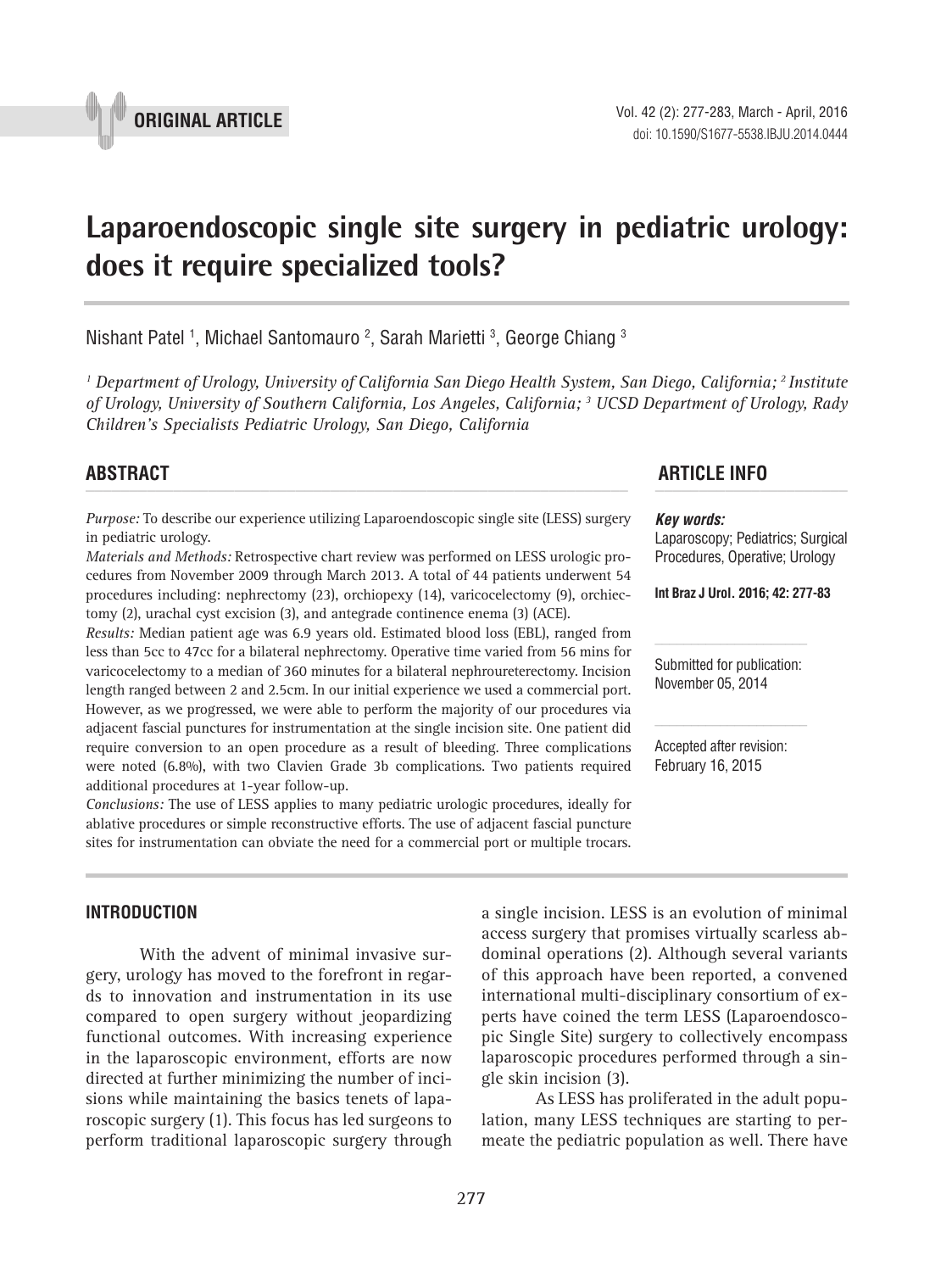been a variety of descriptions on the approach to LESS including the use of conventional versus articulating instruments as well as commercial ports (4). This advancement and transformation to the pediatric population is starting to gain momentum as an option for surgical intervention with overall cosmesis as a surrogate outcome marker (5). We report on our 3-year experience of LESS in children who underwent a variety of urologic procedures utilizing this technique.

#### **MATERIALS AND METHODS**

After Institutional Review Board approval, a retrospective chart review was performed of all patients who underwent a planned LESS procedure from November 2009 through March 2013 at Rady Children's Hospital by two surgeons with previous traditional laparoscopic experience (GC, SMS). Inclusion criteria included all patients being seen for consideration of nephrectomy, varicocelectomy, antegrade continence enema (ACE), urachal cyst excision, intra-abdominal orchiopexy or orchiectomy. Decision for LESS versus a conventional laparoscopic approach was dictated by surgeon preference and experience. Informed consent was obtained by the parents/guardians in describing the difference between standard laparoscopy and LESS at the time of their pre-operative appointment. Outcome measures included operative time, estimated blood loss, hospital stay, peri-operative complications, inpatient narcotic doses when applicable, pain scores (FACES or verbal 1-10), conversions to open or standard laparoscopy, and the need for a second subsequent procedure. Initially all nephrectomies were performed using the Covidien SILS™ port (Dublin, Ireland). Our technique has been previously reported (Figure-1) (3, 6).

### **Surgical technique**

Recently we have adapted an approach utilized by general surgeons for appendectomies in non-nephrectomy procedures. After a 2 to 2.5cm longitudinal or transverse skin incision through the umbilicus, pneumoperitoneum was performed utilizing a Veress needle via the umbilical ring. A 5mm trocar was then placed under direct vision through the umbilical ring. A#11 blade was then used to create 2 small fascial stab incisions above and below or lateral to the 5mm trocar depending on the planned procedure. A 3mm grasper and a 45º bariatric length telescope with a right angle light cord adaptor were placed via the fascial incisions, obviating the need for a multiport (Figure-2). The grasper and the telescope remained intracorporeal throughout the procedure. Cleaning of the laparoscope was performed as needed

**Figure 1 - SILS(tm) port in use at the umbilicus, which was utilizes for the majority of LESS procedures.**



**Figure 2 - Modified LESS technique used traditionally for appendectomy.**



against the anterior abdominal wall. A SILS port was utilized for all nephrectomies. Our single incision fascial puncture technique was used for all other groin procedures.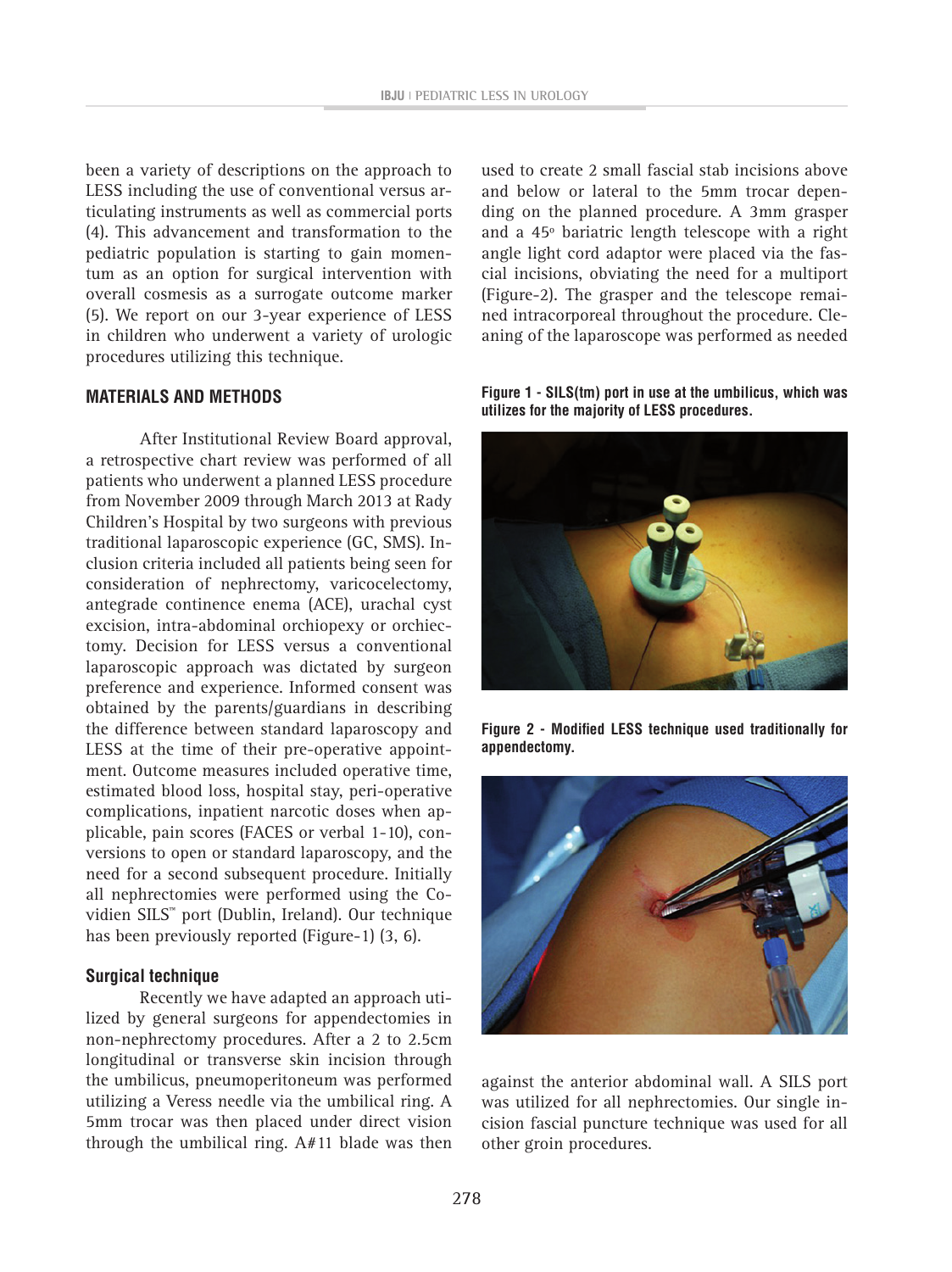#### **RESULTS**

A population of 44 patients underwent a total of 54 procedures. The extent of the procedures included 23 nephrectomies, 14 orchiopexies, 9 varicocelectomies, 2 orchiectomy/gonadectomies, 3 urachal cyst excisions and 3 antegrade continence enema (ACE). Table-1 displays the descriptive data for our LESS experience. Some patients required additional procedures (i.e circumcision, Deflux injection) at the same setting. The median age was 6.9 years old (range 7 months to 18 years old). The operative time varied based on the procedure performed, from 56 minutes for a varicocelectomy to an average of 345 minutes for a bilateral nephroureterectomy. All non-nephrectomy cases were performed without a commercial port using our single incision fascial puncture technique. The indications for unilateral nephrectomy were malfunctioning kidney secondary to multicystic dysplastic kidney (38%), vesicoureteral reflux (23%), ureterocele (15%), and ureteropelvic junction obstruction (23%). The indications for bilateral nephoureterectomy were Denys-Drash syndrome (20%), posterior urethral valves (20%), and medical renal disease (60%). The median pain score (FACES or verbal) ranged from 1.1 to 1.9 and the median number of morphine equivalent doses (oral, intravenous) ranged from 1 to 6.5. The median length of stay ranged from 0.87-5.2 days.

Despite the fact that the procedures varied in purpose, the incision length ranged between 2 and 2.5cm for all the procedures. This size incision was appropriate for the commercial multiport as well as the described fascial stab incision approach. We report 3 complications (6.8%) including two Clavien 3b complications. After unilateral nephrectomy, one patient developed ileus, required a peripherally inserted central catheter (PICC) inserted under general anesthesia and initiation of total parenteral nutrition (TPN). Another patient developed stenosis of her ACE and required two additional operations under general anesthesia- -colonoscopy and catheter placement, then subsequent Chait tube placement. One patient developed a Clavien 1 wound infection after unilateral nephrectomy, which was treated with drainage in the office and antibiotics. Early in our series one patient did require conversion to an open procedure secondary to bleeding at the hilum during unilateral nephrectomy, however, no transfusion was required. In regards to long-term follow-up, 1 patient required subsequent embolization of his gonadal vein secondary to varicocele persistence and another patient required an additional operation to remove a remnant of a urachal cyst.

### **DISCUSSION**

The first laparoscopic pediatric nephrectomy was described in 1992 (7) but over the last decade, urology has witnessed an exponential increase in laparoscopic and robotic surgery for the treatment of various surgical disorders (1), with the first pediatric LESS nephrectomy being reported in 2009 (8). Standard laparoscopy results in less incisional morbidity, less narcotic usage, and shorter hospital stay with equivocal functional outcomes when compared to open surgery (9, 10). To optimize the benefit of minimally invasive surgery, surgeons have attempted to reduce the overall abdominal wall incision by decreasing either the size or the numbers of trocars used during procedures (11). Minimizing the incisions without compromising intracorporeal access lends to the advantages of LESS in that the entire operation can be done using an incision that would have been necessary for specimen removal in conventional laparoscopy. An entire operation can be performed through an approximately 2cm incision.

Our report details our initial series of 54 LESS urologic procedures for various indications in the pediatric population. Treatment efficacy, in this early experience and follow-up seems to approach those procedures performed by standard laparoscopy. Other centers have confirmed the applicability of LESS in pediatric urology (8, 12-14). In our experience, although 1 patient required conversion to an open procedure, alternating to conventional laparoscopy would not have changed the eventual surgical course. Our complications included post-operative ileus, post- -operative superficial wound infection and return to the operating room for stenosis of an antegrade continence enema. Two other patients required additional procedures including an embolization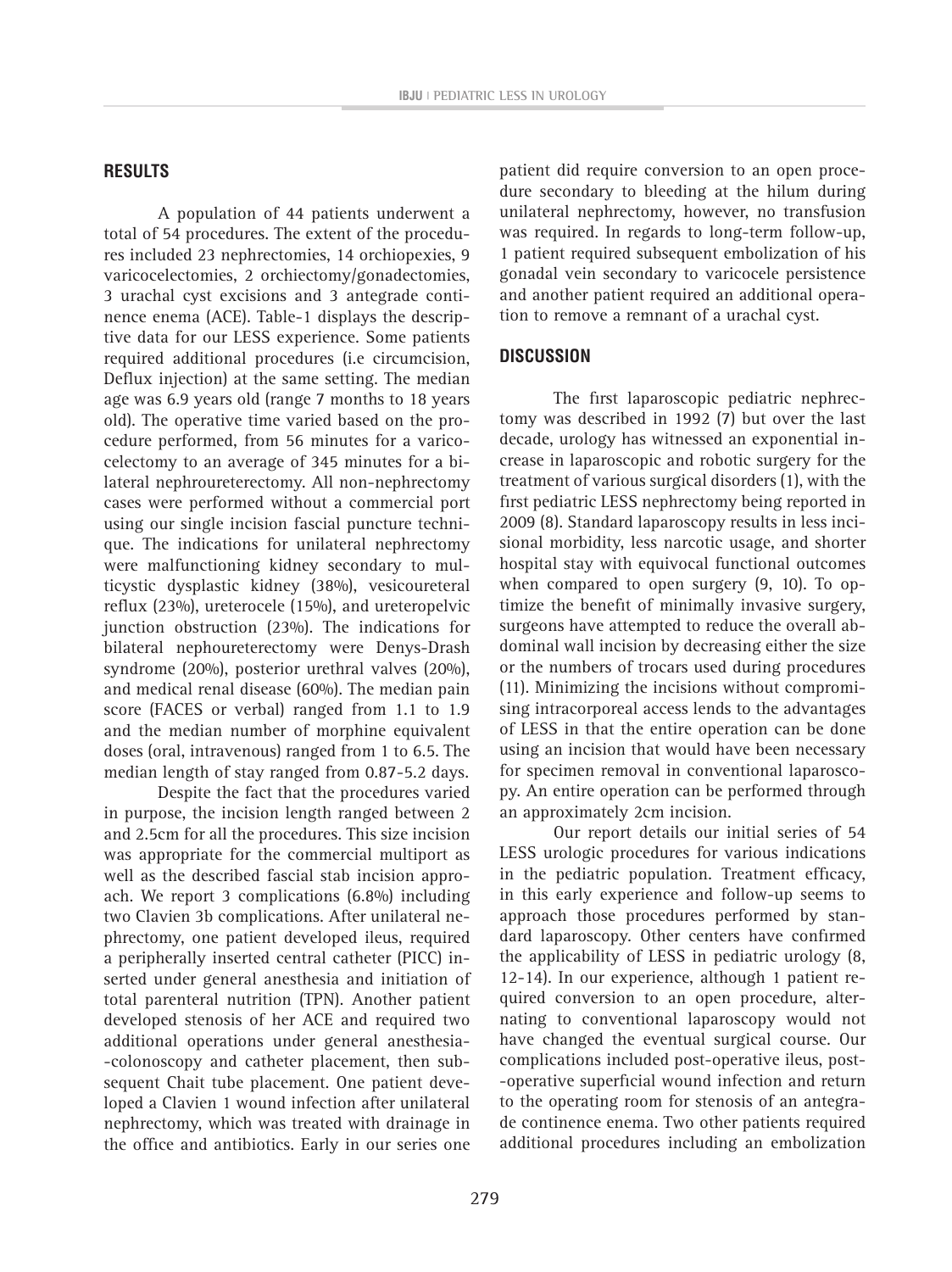| Table 1 - Operative Data for Pediatric Urologic LESS Procedures |                                      |                                              |                                         |                               |                                                                                                                          |                                                  |                                                         |                                                  |                                                                                                           |                                                                                                                                           |
|-----------------------------------------------------------------|--------------------------------------|----------------------------------------------|-----------------------------------------|-------------------------------|--------------------------------------------------------------------------------------------------------------------------|--------------------------------------------------|---------------------------------------------------------|--------------------------------------------------|-----------------------------------------------------------------------------------------------------------|-------------------------------------------------------------------------------------------------------------------------------------------|
| Procedure Type                                                  | Number<br>Patients<br>$\overline{a}$ | qproach<br>SS3T                              | Operative Time<br>(mins), IQR<br>Median | $(cc)$ , IQR<br>Median<br>EBL | Other procedures during<br>Surgery                                                                                       | Stay (days),<br>Length of<br><b>Median</b><br>ŪЯ | Score POD <sub>1</sub><br>Median Pain<br>$(1-10)$ , IQR | Median morphine<br>equivalent doses<br>POD1, IQR | Complications                                                                                             | Need for additional<br>operation                                                                                                          |
| Nephrectomy<br>Unilateral                                       | $\vec{\omega}$                       | Port                                         | 178, 65                                 | 10,5                          | 1 patient with<br>circumcision                                                                                           | 2.1, 1.5                                         | 1.8, 1.4                                                | 5,3                                              | wound infection<br>ileus requiring<br>1 patient with<br>PICC line and<br>1 patient with<br>$\overline{a}$ | 1 patient with PICC line<br>under anesthesia                                                                                              |
| Nephroureterectomy<br><b>Bilateral</b>                          | S                                    | Port                                         | 360, 106                                | 50,58                         | circumcision /cystoscopy<br>gonadectomy<br>1 patient with<br>1 patient with                                              | 5.2, 1.5                                         | 1.9, 3.1                                                | 6.5, 3.5                                         |                                                                                                           |                                                                                                                                           |
| Varicocelectomy                                                 | $\rm ^{\circ}$                       | fascial stab<br>incisions<br><b>Adjacent</b> | 85, 34                                  | 5,0                           | $\bar{1}$                                                                                                                | <b>N/A</b>                                       | <b>N/A</b>                                              | <b>N/A</b>                                       |                                                                                                           | 1 patient required<br>a subsequent IR<br>embolization for<br>persistence                                                                  |
| Orchiopexy                                                      | $\overrightarrow{a}$                 | fascial stab<br>incisions<br><b>Adjacent</b> | 89, 41                                  | 5,0                           | 2 patient with BL<br>1 patient with BL<br>orchiopexy and<br>2 patients with<br>circumcision<br>orchiectomy<br>orchiopexy | <b>N/A</b>                                       | <b>N/A</b>                                              | <b>N/A</b>                                       |                                                                                                           |                                                                                                                                           |
| Urachal cyst excision                                           | ယ                                    | fascial stab<br>incisions<br><b>Adjacent</b> | 87,17                                   | 5,0                           |                                                                                                                          | 0.87, 0.04                                       | 1.1, 0.5                                                | $\frac{1}{2}$                                    |                                                                                                           | 1 patient required an<br>remnant removal 10<br>open operation for<br>months post-op                                                       |
| ACE                                                             | ယ                                    | fascial stab<br>incisions<br><b>Adjacent</b> | 109, 42                                 | 15, 10                        | 1 patient with bilateral<br>Deflux injection                                                                             | 2.1, 0.1                                         | 1.5, 0.7                                                | ၁,<br>၁                                          | <b>ACE stenosis</b><br>1 patient with                                                                     | catheter placement and<br>subsequent Chait tube<br>placement both under<br>This patient required<br>general anesthesia<br>pue vaposouplos |

**IQR=** 

Interquartile Range,

**EBL=**

Estimated blood loss,

**PICC=**

peripherally inserted central catheter,

**TPN=**

total parenteral nutrition,

**IR=** 

interventional radiology,

**BL=**bilateral,

**ACE=**

antegrade continence enem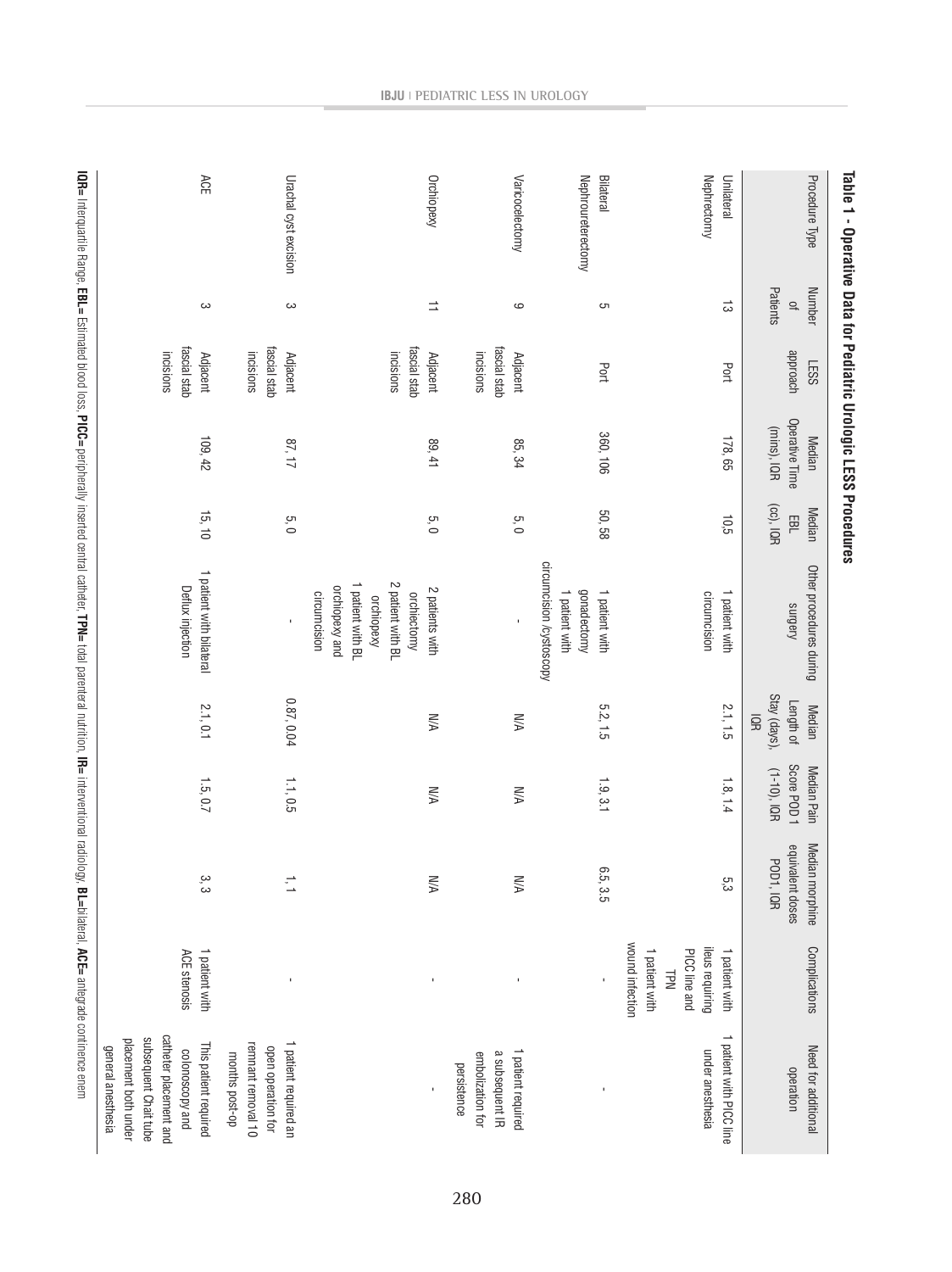for a persistent varicocele and an open re-excision of an urachal cyst remnant. We do not feel that a conventional laparoscopic approach would have yielded a different initial result. In regards to pain medication and hospital stay, our prior experience demonstrated that LESS did not significantly change their postoperative course in regards to postoperative pain scores, length of stay, or use of post operative narcotics as compared to our standard laparoscopy patients (3, 6).

With our LESS technique, there were obvious technical challenges encountered. These stem from the inherent nature of LESS including loss of triangulation, difficulty retracting, instrument crowding and crossing, and in-line vision to name a few (11). Even with considerable laparoscopic experience, the learning curve in performing LESS is fairly steep and requires considerable patience and time.

Despite the inherent challenges, we found that LESS was possible in the pediatric population using standard pediatric instrumentation. We did not require use of articulating instruments and most recently we have avoided use of a commercial multiport while reducing the number of trocars used. A port is still used for both unilateral and bilateral nephrectomies owing to the need for exchange of multiple instruments, but all groin cases and ACE procedures can be performed simply with one central trocar and 2 adjacent fascial stab incisions for the telescope and a grasper. We have found that positioning the grasper on the side closest to the organ of interest is ideal with the telescope on the opposite side. Occasionally a 2.3mm percutaneous MiniLap alligator grasper (Stryker, San Jose, CA) has been used during nephrectomies for retraction. This has been a criticism to the concept of single site surgery but the puncture wound is equivalent to an 11-gauge needle that requires only an adhesive strip for closure.

Some aids to limit the loss of triangulation and instrument clashing include: 1) The use of a 45 degree bariatric length telescope which provides the advantage of angulation and distance away from the hand instruments to prevent clashing. 2) The camera can be zoomed to offset the relative farsightedness that can become apparent inside the abdomen and. 3) Counter traction during dissection can be assisted with crossing of the standard laparoscopic instruments to allow additional retraction and angulation (3). 4) Retraction with a grasper should be performed prior to insertion of an instrument for actual dissection; this minimizes clashing and preserves exposure.

When looking at our technique and experience, we found that the LESS technique was ideal for ablative type procedures. Simple reconstructive procedures that do not require extensive intracorporeal suturing can also be performed safely and effectively. In the future as technology improves, various instrumentation may further assist and improve the efficiency of these operations and expand the possible indications.

With our current experience and prior study (3), we currently do not believe time to recovery nor narcotic usage is significantly decreased when compared to standard laparoscopy in regards to procedures requiring inpatient admission. However, we did not assess overall pain scores or narcotic usage for outpatient procedures (orchiopexy and varicocelectomy). Bansal, et al. demonstrated that LESS varicocelectomy patients required a higher number of narcotic doses in the recovery room compared to conventional laparoscopic varicocelectomy (15).

In theory, LESS and conventional laparoscopy for the same procedure should result in similar peri-operative outcomes. Tam et al. demonstrated no difference in postoperative analgesic requirement and hospital stay when comparing patients undergoing LESS nephrectomy versus conventional laparoscopic nephrectomy. The mean operative was significantly longer in the LESS group (156 mins versus 99 mins) (4). Dutta et al. reported on their single incision laparoscopic surgery experience on twenty patients. They concluded that single site surgery can be performed in children with outcomes similar to standard laparoscopic surgery, while affording outstanding cosmesis (2). With regard to long-term follow-up, two of the patients in our series required additional operative procedures-IR embolization for persistent varicocele and open operation for excision of urachal remnant. We do not believe these outcomes are a result of the LESS approach, as a known 4% recurrence rate occurs for standard la-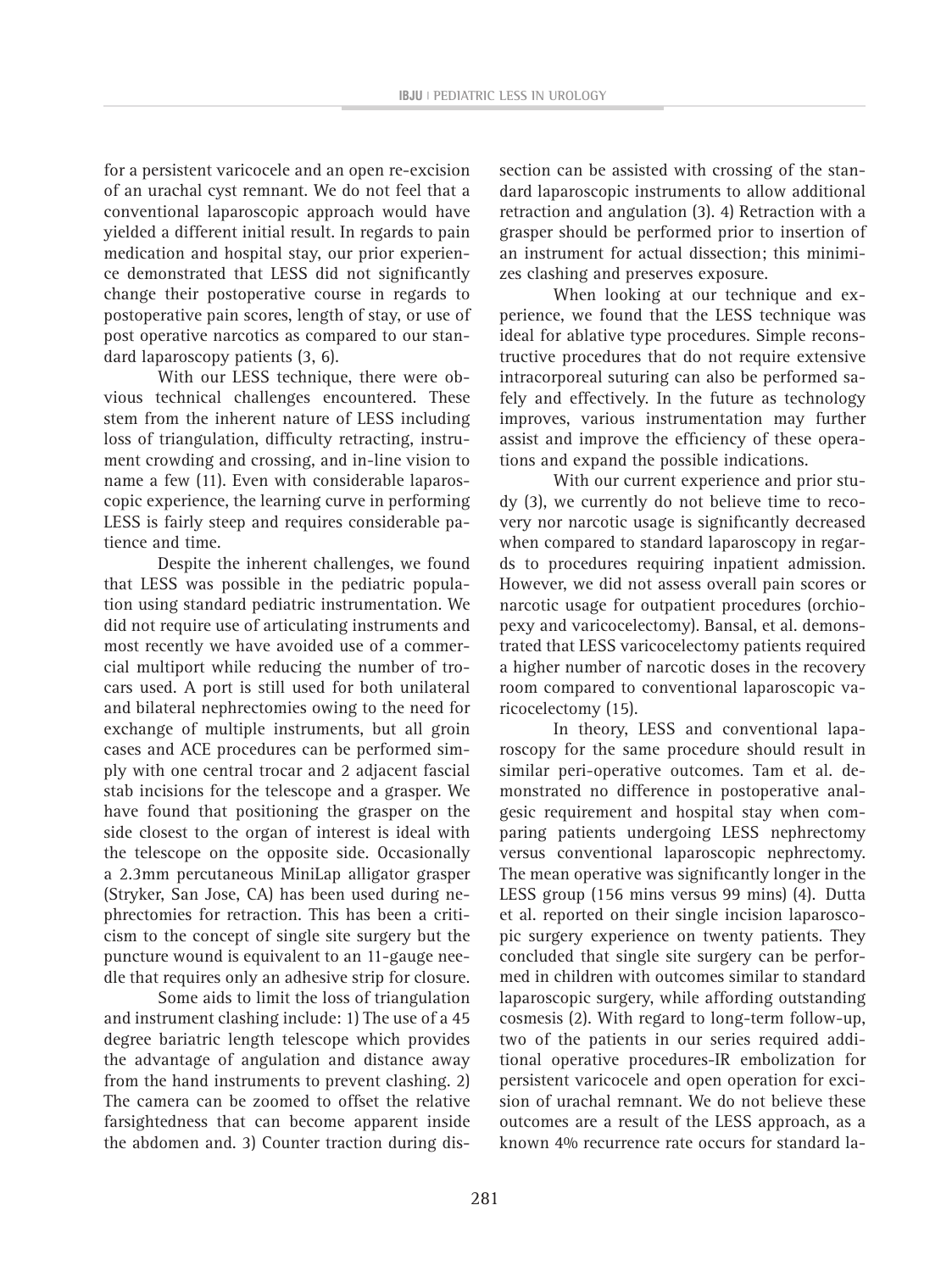paroscopic varicocelectomy and urachal remnants are generally difficult to localize through any approach. The importance of cosmesis and outward physical appearance in regards to surgery remains as an unknown variable. The psychological impact of visible abdominal scarring needs further study, as it is the one consequence of a surgical procedure that persists long after pain has resolved and recovery is complete (2, 16).

Our series does not demonstrate an inferiority or superiority to conventional laparoscopy or open surgery. However, it does demonstrate a wide range of procedures that can be performed successfully in the pediatric urology patient. Our current position is to attempt LESS initially in the operations noted. We are not precluded from placing additional trocars or open conversion if required. Cosmetic outcomes may seem insignificant in terms of perceived surgical benefit, however, further studies may be required in measuring the psychological impact of physical scarring in children in their recovery from surgery.

#### **CONCLUSIONS**

There continues to be a debate on the utility of LESS in all of adult and pediatric surgery. We have found it to be as safe and effective for ablative procedures or simple reconstruction. Over time, we have found that commercial ports are not necessary for short, simple procedures. In addition, specialized articulating instruments are not necessary for the procedures we have performed.

#### **Abbreviations**

- **LESS =** Laparoendoscopic single site
- **ACE =** Antegrade Continence Enema
- **SILS =** Single Incision Laparoscopic Surgery
- **TPN =** Total Parenteral Nutrition
- **EBL =** Estimated Blood Loss

### **CONFLICT OF INTEREST**

None declared.

#### **REFERENCES**

- 1. Desai MM, Berger AK, Brandina R, Aron M, Irwin BH, Canes D, et al. Laparoendoscopic single-site surgery: initial hundred patients. Urology. 2009;74:805-12.
- 2. Dutta S. Early experience with single incision laparoscopic surgery: eliminating the scar from abdominal operations. J Pediatr Surg. 2009;44:1741-5.
- 3. Marietti S, DeCambre M, Fairbanks T, Kling K, Chiang G. Early experience with laparoendoscopic single-site surgery in the pediatric urology patient population. J Endourol. 2010;24:1321-4.
- Tam YH, Pang KK, Tsui SY, Wong YS, Wong HY, Mou JW, et al. Laparoendoscopic single-site nephrectomy and heminephroureterectomy in children using standard laparoscopic setup versus conventional laparoscopy. Urology. 2013;82:430-5.
- 5. Park SK, Olweny EO, Best SL, Tracy CR, Mir SA, Cadeddu JA. Patient-reported body image and cosmesis outcomes following kidney surgery: comparison of laparoendoscopic single-site, laparoscopic, and open surgery. Eur Urol. 2011;60:1097-104.
- 6. Woldrich JM, Holmes N, Palazzi-Churas K, Alagiri M, DeCambre M, Kaplan G, et al. Comparison of laparoendoscopic single-site, conventional laparoscopic, and open nephrectomy in a pediatric population. Urology. 2011;78:74-7.
- 7. Ehrlich RM, Gershman A, Mee S et al. Laparoscopic nephrectomy in a child: Expanding horizons for laparoscopy in pediatric urology. J Endourol. 1992;6:463-465.
- 8. Park YH, Kang MY, Jeong MS, Choi H, Kim HH. Laparoendoscopic single-site nephrectomy using a homemade single-port device for single-System ectopic ureter in a child: initial case report. J Endourol. 2009;23:833-5.
- 9. Kim PH, Patil MB, Kim SS, Dorey F, De Filippo RE, Chang AY, et al. Early comparison of nephrectomy options in children (open, transperitoneal laparoscopic, laparo-endoscopic single site (LESS), and robotic surgery). BJU Int. 2012;109:910-5.
- 10. Liatsikos E, Kallidonis P, Do M, Dietel A, Al-Aown A, Constantinidis C, et al. Laparoscopic radical and partial nephrectomy: technical issues and outcome. World J Urol. 2013;31:785-91.
- 11. White WM, Haber GP, Goel RK, Crouzet S, Stein RJ, Kaouk JH. Single-port urological surgery: single-center experience with the first 100 cases. Urology. 2009;74:801-4.
- 12. Johnson KC, Cha DY, DaJusta DG, Barone JG, Ankem MK. Pediatric single-port-access nephrectomy for a multicystic, dysplastic kidney. J Pediatr Urol. 2009;5:402-4.
- 13. Kocherov S, Lev G, Shenfeld OZ, Chertin B. Laparoscopic single site surgery: initial experience and description of techniques in the pediatric population. J Urol. 2011;186:1653-7.